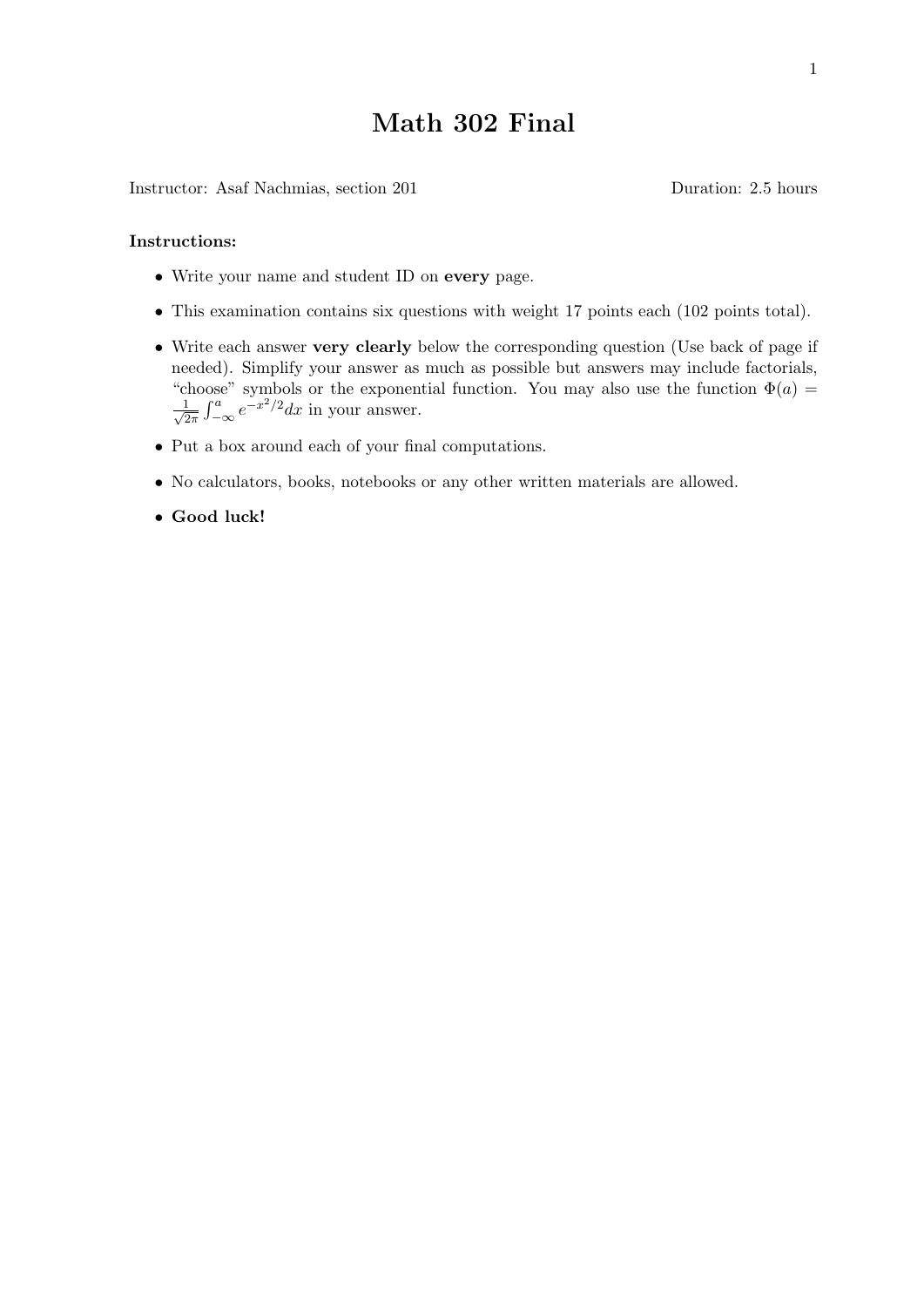1. (a) Carefully define (with formulas) what it means for three events *A*, *B* and *C*, to be independent.

(b) Let  $A, B, C$  be independent events with  $P(A) = P(B) = P(C) = 1/2$ . i. Compute  $P(A \cup B \cup C)$ .

ii. Let *X* be the indicator r.v. of the event *A ∪ B* and *Y* the indicator r.v. of the event  $B \cup C$  (that is,  $X = 1$  if  $A \cup B$  occurred and 0 otherwise,  $Y = 1$  if  $B \cup C$ occurred and 0 otherwise). Compute E[*XY* ].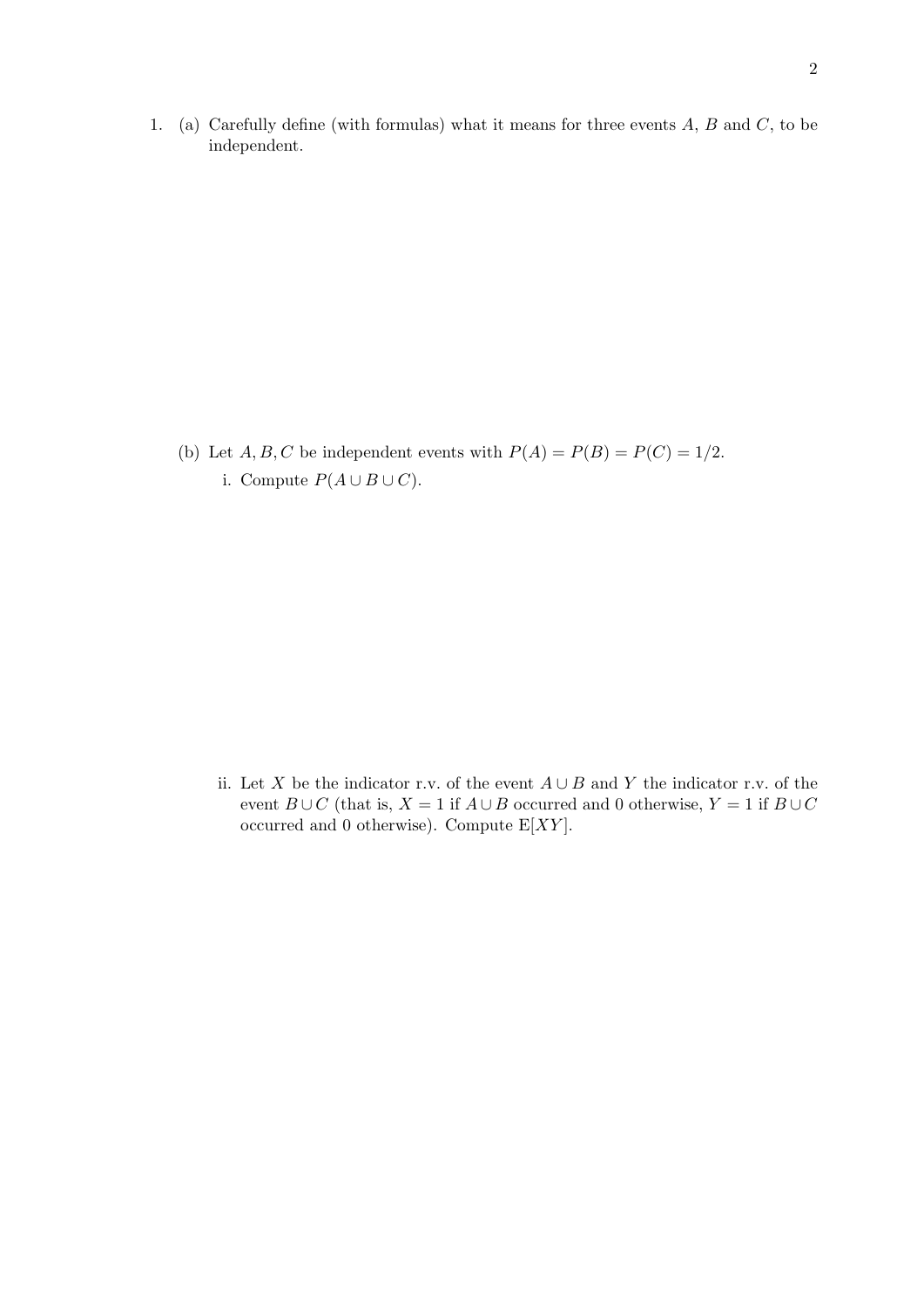2. (a) Die #1 has 6 sides numbered 1*, . . . ,* 6 and die #2 has 8 sides numbered 1*, . . . ,* 8. One of these two dice is chosen at random and rolled 10 times. Find the conditional probability that you have selected die #1 given that precisely three 1's were rolled.

(b) Let *X* and *Y* be independent Poisson random variables with mean 1. Are *X − Y* and  $X + Y$  independent? Justify your answer.

(c) Let *X* be a geometric random variable with parameter *p*. Find  $E[\min(X, 5)]$ .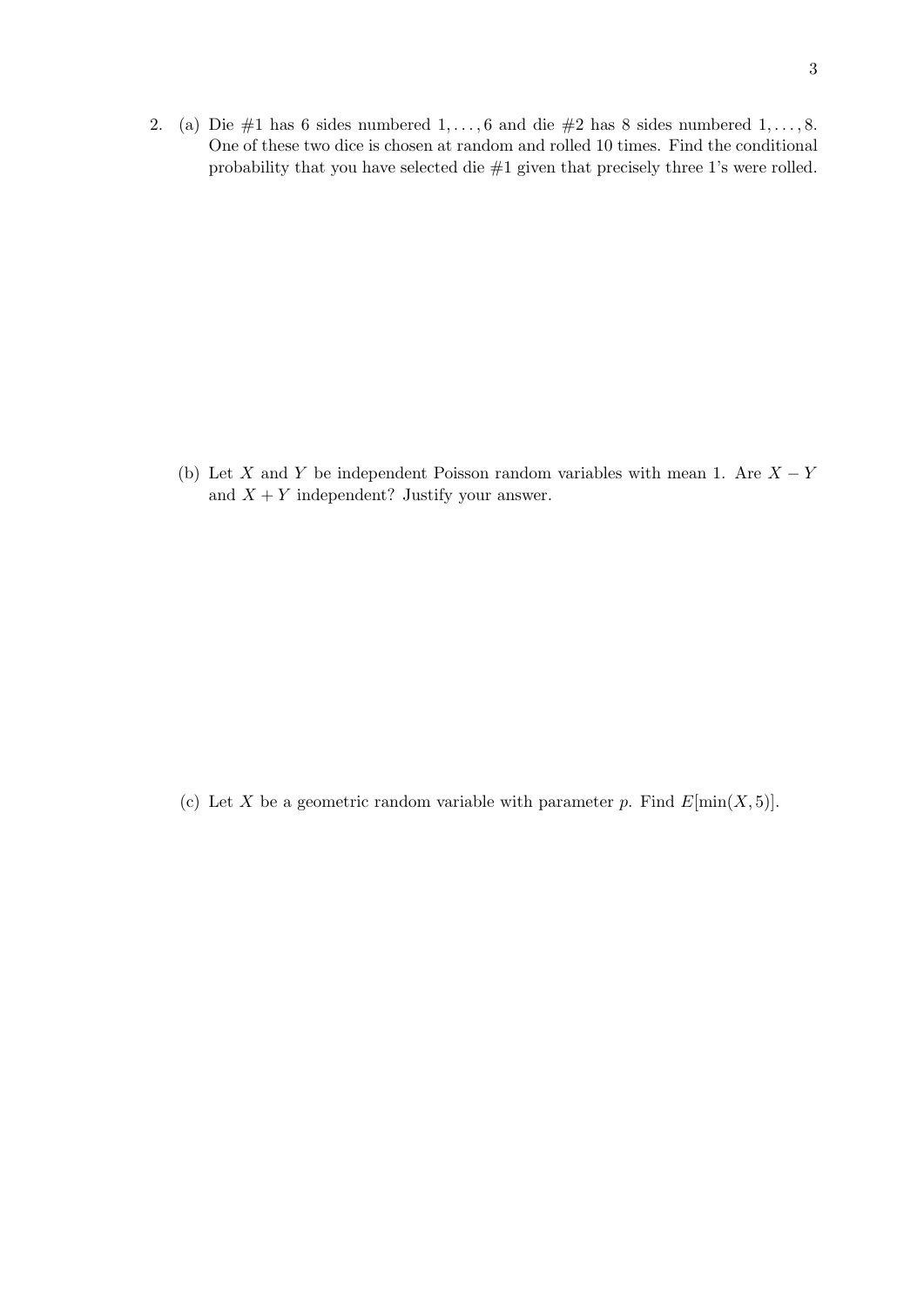- 3. Five distinct families arrive to a party. Each family consists of 3 people. The 15 participants of the party are arranged randomly in a line.
	- (a) What is the probability that the members of the Smith family sit next to each other?

(b) What is the probability that all the members of the Smith family sit next to each other, but not all the members of the Johnson family sit next to each other?

(c) Let *X* be the number of families that their members sit next to each other. Find  $E[X]$  and  $Var(X)$ .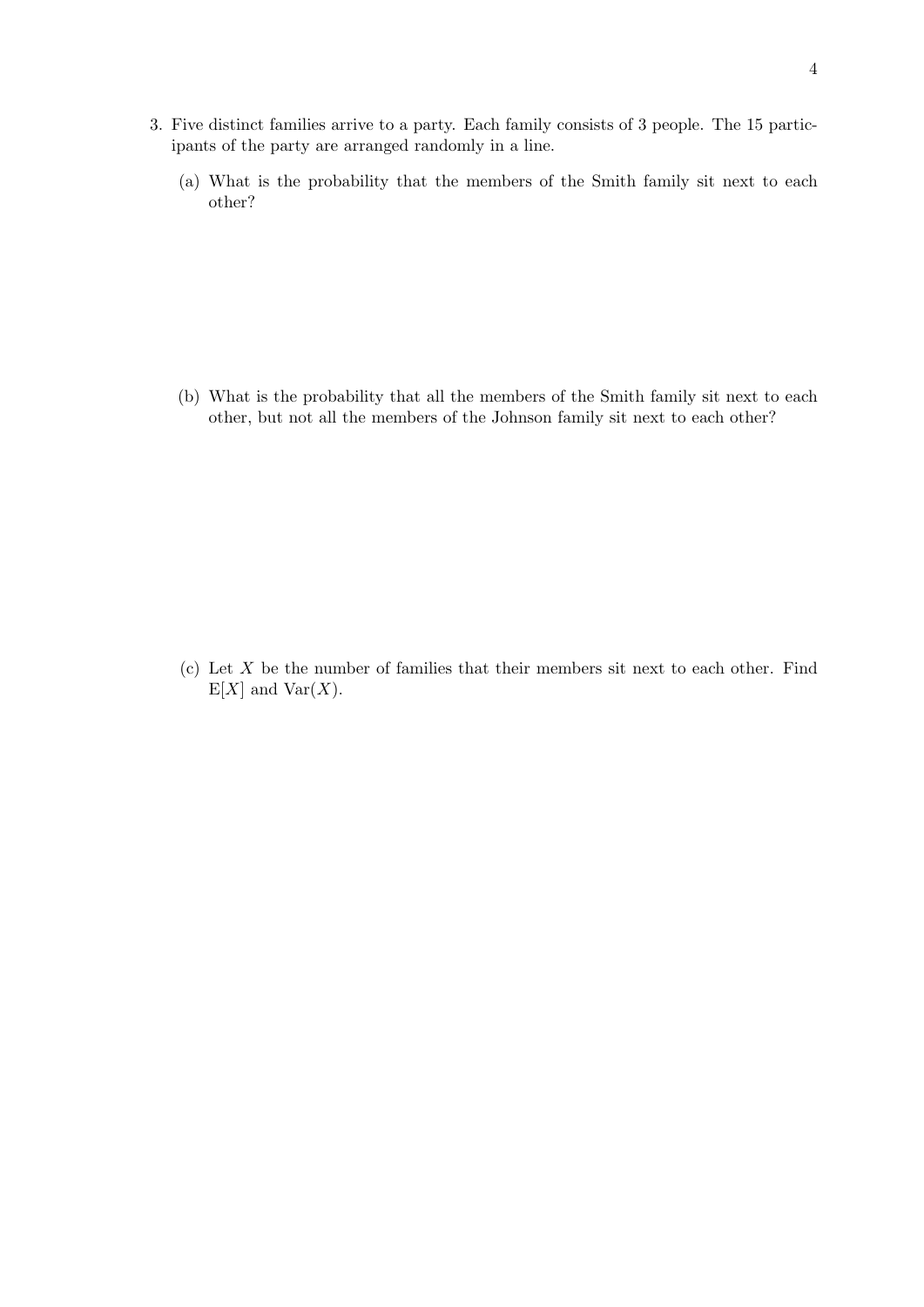4. Let R be the triangle in the *x−y* plane with corners at (*−*1*,* 0)*,*(0*,* 1) and (1*,* 0). Assume  $(X, Y)$  is uniformly distributed over R, that is, X and Y have a joint density which is a constant *c* on R, and equal to 0 on the complement of *R*.

(a) Find *c*.

(b) Find the marginal densities of *X* and *Y* .

(c) Are *X* and *Y* independent? Justify your answer.

(d) Are *X* and *Y* uncorrelated? Justify your answer.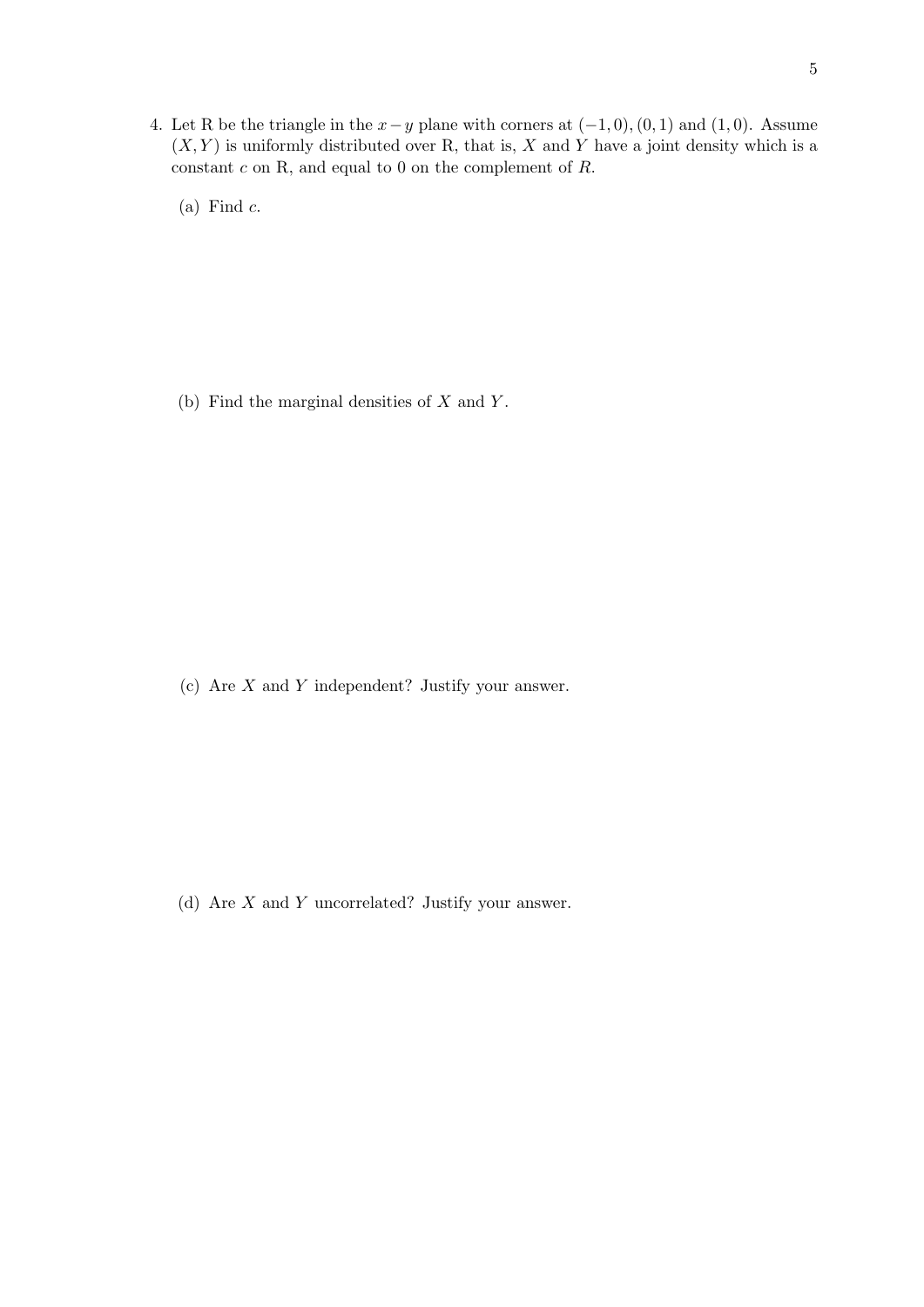5. (a) Let  $Z$  be a normal random variable with mean 0 and variance 3. Compute  $E[|Z|]$ .

(b) Let *X* and *Y* be independent exponential random variables with mean 1. Find the density function of  $X - Y$ .